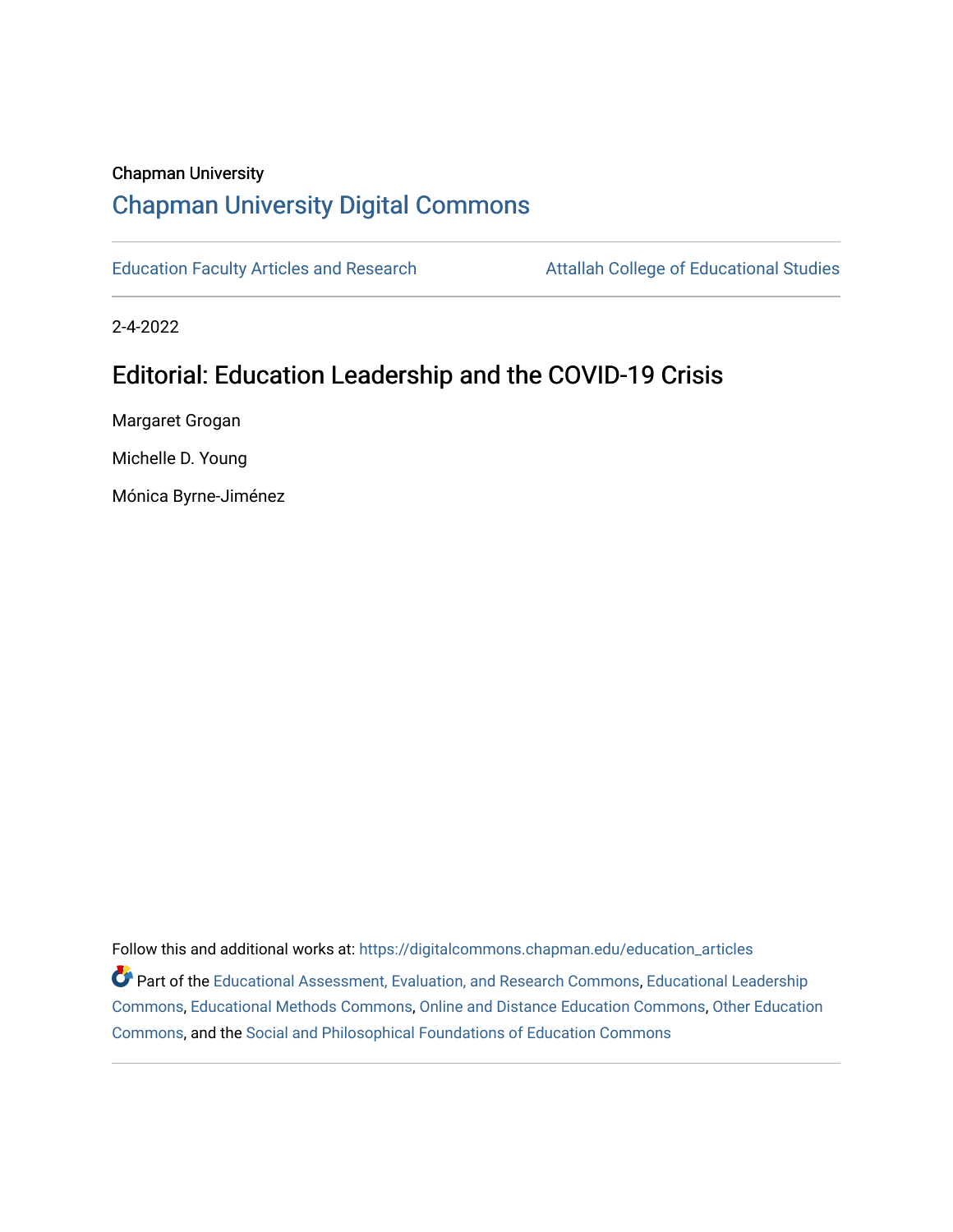## Editorial: Education Leadership and the COVID-19 Crisis

### **Comments**

This editorial was originally published in Frontiers in Education, volume 7, in 2022. Chapman University [COVID-19 Archives.](https://doi.org/10.3389/feduc.202%3C/p%3E%20%3Cp%3E%3Cb%3EThis%20scholarship%20is%20part%20of%20the%20%3Ca%20href=)

## Creative Commons License



This work is licensed under a [Creative Commons Attribution 4.0 License](https://creativecommons.org/licenses/by/4.0/).

Copyright The authors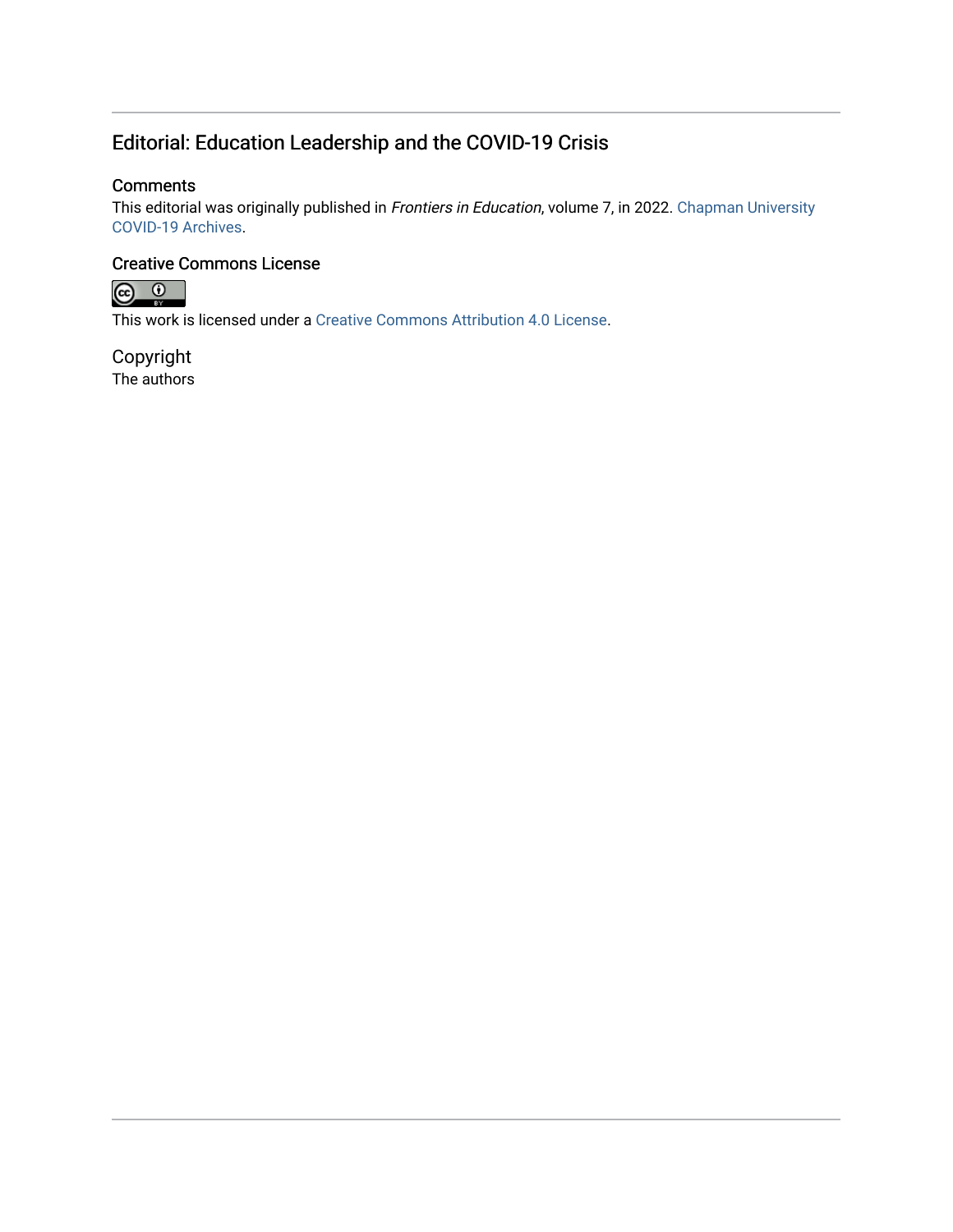



# [Editorial: Education Leadership and](https://www.frontiersin.org/articles/10.3389/feduc.2022.838313/full) [the COVID-19 Crisis](https://www.frontiersin.org/articles/10.3389/feduc.2022.838313/full)

Margaret Grogan $^1{}^{\star}$ , Michelle D. Young $^2$  and Mónica Byrne-Jiménez $^3$ 

<sup>1</sup>Chapman University, Orange, CA, United States, <sup>2</sup>Loyola Marymount University, Los Angeles, CA, United States, <sup>3</sup>Michigan State University, East Lansing, MI, United States

Keywords: educational leadership, COVID crisis, rethinking leadership, equity, community

Editorial on the Research Topic

#### [Education Leadership and the COVID-19 Crisis](https://www.frontiersin.org/researchtopic/13934)

This research topic presents important developments in the field of education as the COVID-19 crisis ripples across the world. Not only have educators everywhere had to take extraordinary measures to deal with the health and safety threats they have encountered on a daily basis since the onset of this pandemic, but they have also had to learn new technologies, and respond to multiple demands as the landscape of teaching and learning shifted under their feet. The 20 articles in this collection, which capture early responses to the pandemic, highlight the complex, disruptive nature of this ongoing global challenge. While many of the authors have found hopeful ways to understand what educators have been experiencing, they also chronicle the harsh realities of loss and interrupted learning that weigh heavily on teachers, administrators, parents and students.

Themes connecting this collection include: leadership contexts, organizational perspectives and potential future opportunities. Both empirical studies and thought-provoking essays offer informative insights into how the education community is striving to address the needs of a diverse student population and deliver crucial services to local neighborhoods and stakeholders situated far afield. In addition, authors identify future research that will be crucial for the field as individuals and systems grapple with what it means to live with this and future public health disasters.

## LEADERSHIP CONTEXTS

Crisis leadership and the toll a crisis takes on human beings is examined in a number of the articles. Although often called upon to respond to emergencies ([Virella and Cobb](https://www.frontiersin.org/articles/10.3389/feduc.2021.618051/full)), leaders in education have not traditionally been prepared to manage crises [\(McLeod and Dulsky](https://www.frontiersin.org/articles/10.3389/feduc.2021.637075/full)). Articles by [Urick et al.](https://www.frontiersin.org/articles/10.3389/feduc.2021.642861/full) and by [McLeod and Dulsky](https://www.frontiersin.org/articles/10.3389/feduc.2021.637075/full) identified the importance of self-care and support structures for principals while they navigate the turbulence of a crisis. In a study of Scottish primary Head Teachers, [Ferguson et al.](https://www.frontiersin.org/articles/10.3389/feduc.2021.617869/full) found that the leaders' focus on an ethics of care [\(Noddings, 1986](#page-4-0)) allowed them to re-negotiate their leadership role. Particularly important was the call-to-action school leaders embraced as the crisis exacerbated racial and economic inequities students experienced [\(Reyes-Guerra et al.](https://www.frontiersin.org/articles/10.3389/feduc.2021.617875/full); [Virella and](https://www.frontiersin.org/articles/10.3389/feduc.2021.618051/full) [Cobb](https://www.frontiersin.org/articles/10.3389/feduc.2021.618051/full)). [DeMartino and Weiser](https://www.frontiersin.org/articles/10.3389/feduc.2021.617857/full) analyzed school and higher education crisis leadership to understand the distinctions between the institutional response and the values of individual leaders. Similarly contrasted, rural superintendents and their school boards took different approaches to the public health crisis in [Lochmiller](https://www.frontiersin.org/articles/10.3389/feduc.2021.617058/full)'s study and [Hayes et al.](https://www.frontiersin.org/articles/10.3389/feduc.2020.618067/full) found that rural school principals adopted caretaker leadership in response to Covid-19 challenges.

#### **OPEN ACCESS**

Edited and reviewed by: Paula A. Cordeiro, University of San Diego, United States

> \*Correspondence: Margaret Grogan [grogan@chapman.edu](mailto:grogan@chapman.edu
> )

#### Specialty section:

This article was submitted to Leadership in Education, a section of the journal Frontiers in Education

Received: 17 December 2021 Accepted: 10 January 2022 Published: 04 February 2022

#### Citation:

Grogan M, Young MD and Byrne-Jiménez M (2022) Editorial: Education Leadership and the COVID-19 Crisis. Front. Educ. 7:838313. doi: [10.3389/feduc.2022.838313](https://doi.org/10.3389/feduc.2022.838313)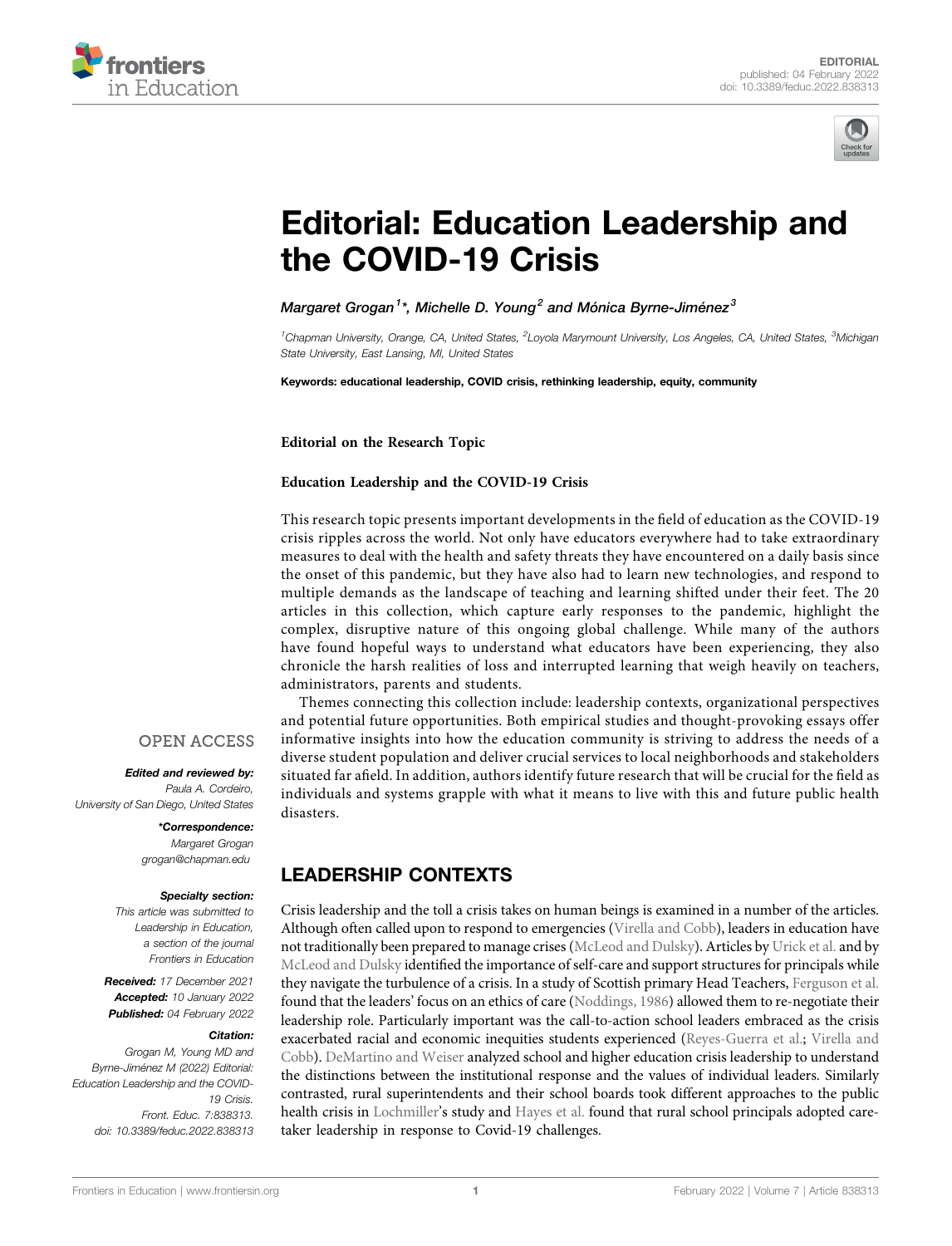## ORGANIZATIONAL PERSPECTIVES

To address the adverse impact the pandemic has had on children's social, emotional and cognitive development, an expanded notion of organizational capacity building emerged in [Herrmann et al.](https://www.frontiersin.org/articles/10.3389/feduc.2021.635180/full)'s research on empathy training for elementary school staff in Germany. Organizational factors such as school culture [\(Keown](https://www.frontiersin.org/articles/10.3389/feduc.2021.595847/full) [et al.\)](https://www.frontiersin.org/articles/10.3389/feduc.2021.595847/full) accountability, principal autonomy, professional culture and teacher decision-making were found to influence the capacity of school leaders to support student learning [\(Weiner et al.](https://www.frontiersin.org/articles/10.3389/feduc.2020.618483/full)). [Biag et al.](https://www.frontiersin.org/articles/10.3389/feduc.2020.621361/full) presented evidence of the effectiveness of mutually beneficial partnerships between local education agencies (LEAs) and higher education institutions (IHEs) to facilitate students' social, emotional and learning needs. Also focused on higher education, [Kruse et al.](https://www.frontiersin.org/articles/10.3389/feduc.2020.614641/full), found that declining resources and changing institutional policies and practices created dilemmas and conflicts for department heads to continue to prioritize social justice and equity. Similarly, undergraduate science learning and medical school practices have been severely impacted by the necessity to implement alternative teaching and learning strategies [\(Anderton et al.;](https://www.frontiersin.org/articles/10.3389/feduc.2020.609703/full) [Guadix et al.\)](https://www.frontiersin.org/articles/10.3389/feduc.2020.567421/full). [Cordeiro et al.](https://www.frontiersin.org/articles/10.3389/feduc.2021.618323/full) reported on the financial as well as academic challenges to the operation of an international non-governmental organization (INGO) with schools in Latin America, Sub-Saharan Africa and India.

## **OPPORTUNITIES**

Several articles presented conceptual ideas to help re-frame education or to consider educational leadership in a different light. [Castrellón et al.](https://www.frontiersin.org/articles/10.3389/feduc.2021.636993/full) use the concept of collective healing, which is anchored in resistance, love, collective well-being and solidarity to advocate for the humanizing of the collective experience of loss and disruption. The rapid spread of the virus forced the closure of schools and required educators to deliver instruction remotely with little opportunity to plan or master new technologies ([Rincones et al.](https://www.frontiersin.org/articles/10.3389/feduc.2020.618075/full)). Using Ilich's notions of deschooling society, these authors provide ideas for a collective re-examination of school systems as echoed by [Reyes-Guerra et al.](https://www.frontiersin.org/articles/10.3389/feduc.2021.617875/full), who argue that systems cannot simply revert to old inequitable ways. In a similar vein, [Price and Cumings Mans](https://www.frontiersin.org/articles/10.3389/feduc.2020.615101/full)field question whether this crisis offers us with an opportunity to reconsider State educational policy decisions and to view community stakeholders as educational leaders moving forward. Also looking at educational policy, [Joaquin et al.,](https://www.frontiersin.org/articles/10.3389/feduc.2020.576371/full) examined the innovative national responses to the pandemic by Philippine IHEs in comparison to responses made by IHEs in Indonesia, Thailand and Vietnam.

## FURTHER RESEARCH NEEDED

Even as infection rates surge in the United States and parts of Europe implement new lockdowns, the education community is feeling immense pressure to get "back to normal" as quickly as possible. This pressure combined with the politicization of health concerns and mask and vaccination mandates is putting enormous demands on an already struggling system. Educators in the United States are retiring or leaving the profession at alarming rates. Student and educator mental health concerns are on the rise, and issues of educational equity, put to the side in many contexts in light of the requirements of health and safety, have been exacerbated. These and other continuing and compounding impacts of the COVID Pandemic must be given serious attention by the research community. The long-term effects of social isolation and community disruptions on adult and child learning and well-being must be studied, as well as new conceptualizations of education, schooling, teaching, and leading. If we continue to use the same measures of efficacy and achievement, as this collection suggests, we may overlook innovations that could completely reimagine schools and learning communities that are grounded in equity of access, opportunity and outcomes.

As educators, students, communities and governing bodies move into the third year of continuing upheaval caused by the coronavirus disease and its aftermath, educational researchers across the globe need to continue their investigations of how equitable and high-quality teaching and learning can best be supported in all schools, colleges and home settings. In these efforts, special care must also be given to understanding and transforming global inequities (global south versus global north, as well as within emerging nations). This research topic pinpoints significant areas for further research. Among the myriad concerns this early research identified, possible directions for new and follow-up studies include: In what ways does educational leadership need to be reconceived to best meet the needs of the especially vulnerable populations of students who have lost precious opportunities to learn? How is leadership generated collectively to provide more compassionate and targeted responses to the social, emotional, mental health and academic needs of students, teachers and instructors in all settings? How must educator preparation change to prepare educators who can teach and lead for equity in an increasingly complex and challenged profession? How can government policies be better crafted to retain and nurture the best educators so that such crises do not harm educational processes irreparably? What educational innovations implemented during the pandemic, albeit hastily and haphazardly, should be retained? What kinds of infrastructure and technological advancements are necessary to address any future major disruptions to education? How can such new networks be provided equitably and sustainably to all communities?

We urge researchers to pursue the questions raised here and look forward to reading about additional approaches, perspectives, and experiences that position educational leaders more successfully for future crises.

## AUTHOR CONTRIBUTIONS

MG drafted the editorial. MY and MB-J edited it and MG prepared final from edits.